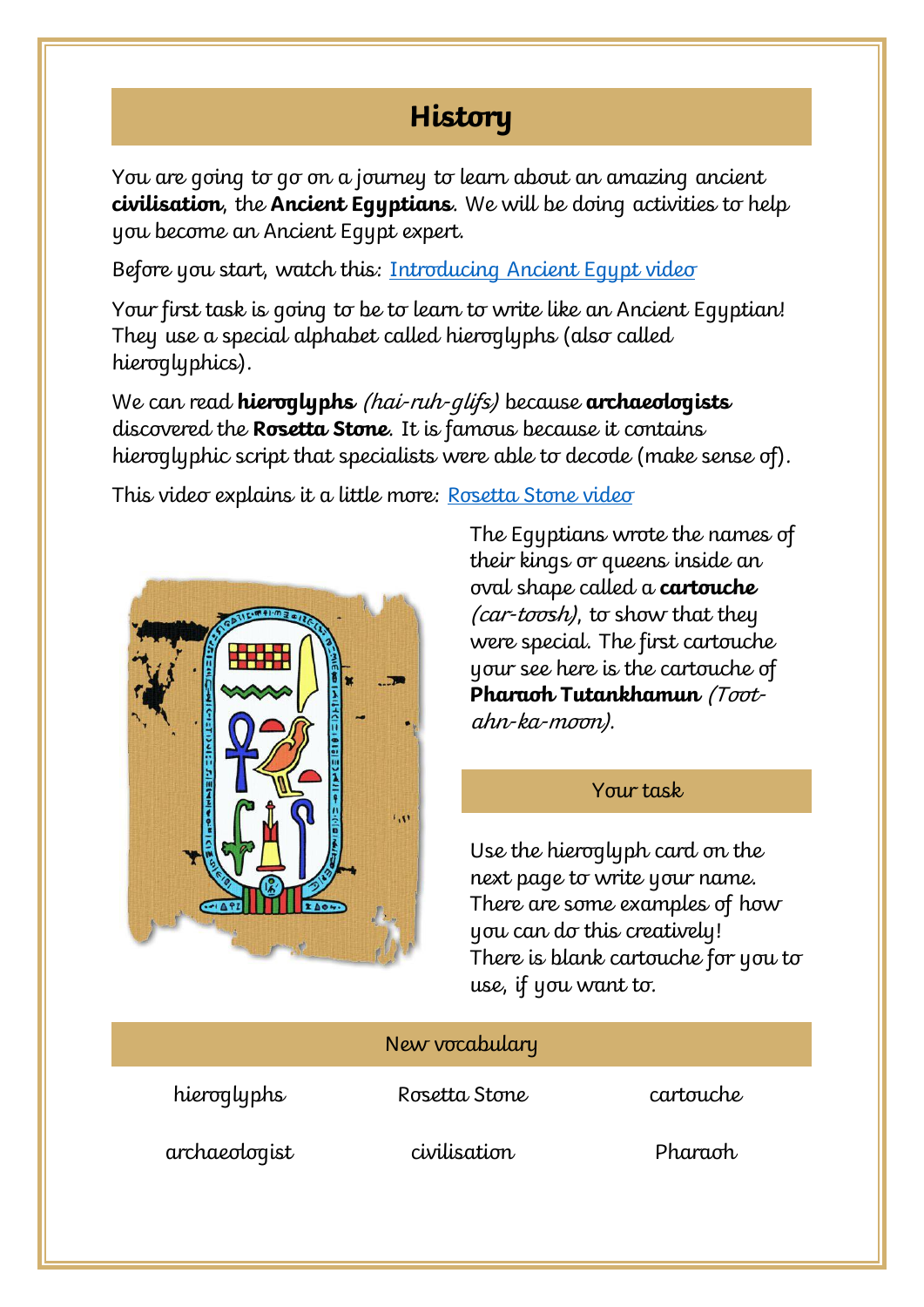







Here are some example of different ways to create your cartouche. You can use clay, plasticine, card, paint, markers and collage.







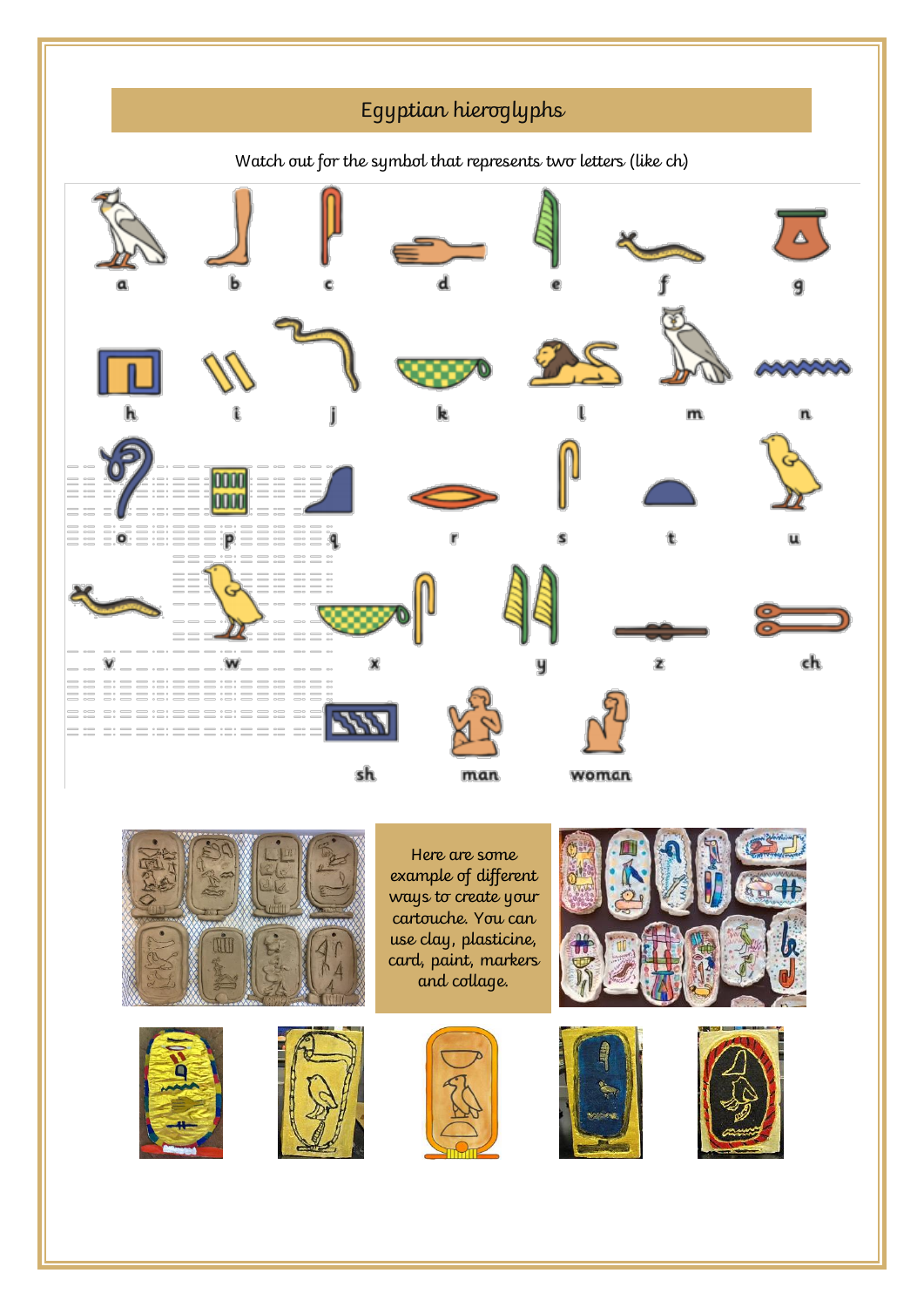